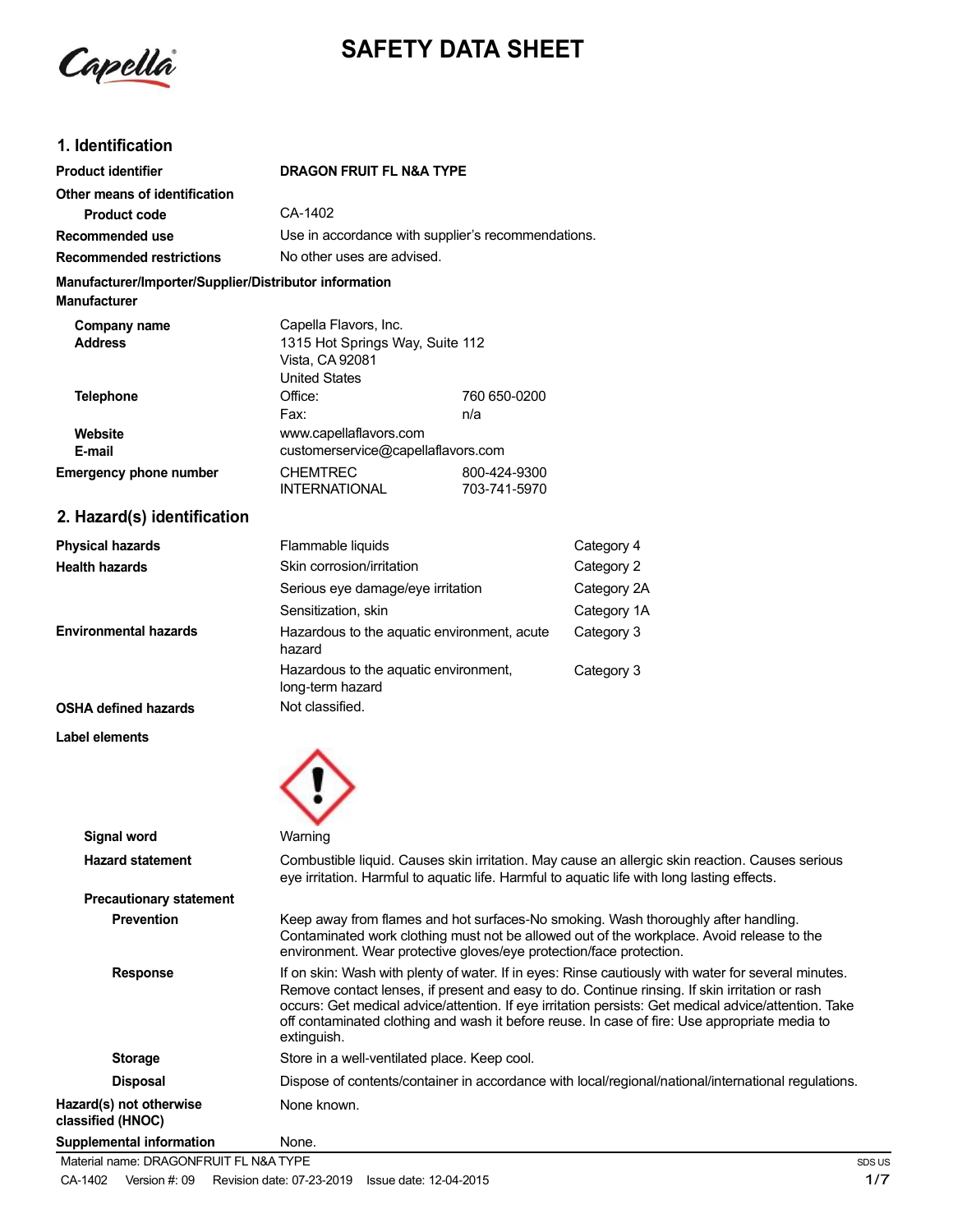## **3. Composition/information on ingredients**

#### **Mixtures**

| <b>Chemical name</b>                         | Common name and synonyms | <b>CAS number</b> | %          |
|----------------------------------------------|--------------------------|-------------------|------------|
| <b>PROPYLENE GLYCOL</b><br><b>NOM</b><br>NFI |                          | $57 - 55 - 6$     | $40 - 50$  |
| <b>LEMON OIL ARGENTINA - KERRY</b>           |                          | 8008-56-8         | $10 - 20$  |
| ETHYL ALCOHOL 190 PROOF<br>CANE IP NON GMO   | <b>ETHYLALCOHOL</b>      | 64-17-5           | $5 - 10$   |
| <b>HEXENOL CIS-3</b><br>#86 NOM              |                          | 928-96-1          | $1 - 3$    |
| ALLYL CAPROATE NAT #1058<br><b>NOP</b>       |                          | 123-68-2          | ${}_{0.3}$ |
| <b>FURANEOL EU NATURAL</b>                   |                          | 3658-77-3         | ${}_{0.2}$ |
| Other components below reportable levels     |                          |                   | $30 - 40$  |

\*Designates that a specific chemical identity and/or percentage of composition has been withheld as a trade secret.

## **4. First-aid measures**

| <b>Inhalation</b>                                                            | Move to fresh air. Call a physician if symptoms develop or persist.                                                                                                                                                             |
|------------------------------------------------------------------------------|---------------------------------------------------------------------------------------------------------------------------------------------------------------------------------------------------------------------------------|
| <b>Skin contact</b>                                                          | Remove contaminated clothing immediately and wash skin with soap and water. In case of<br>eczema or other skin disorders: Seek medical attention and take along these instructions. Wash<br>contaminated clothing before reuse. |
| Eye contact                                                                  | Immediately flush eyes with plenty of water for at least 15 minutes. Remove contact lenses, if<br>present and easy to do. Continue rinsing. Get medical attention if irritation develops and persists.                          |
| Ingestion                                                                    | Rinse mouth. Get medical attention if symptoms occur.                                                                                                                                                                           |
| <b>Most important</b><br>symptoms/effects, acute and<br>delayed              | Severe eye irritation. Symptoms may include stinging, tearing, redness, swelling, and blurred<br>vision. Skin irritation. May cause redness and pain. May cause an allergic skin reaction. Dermatitis.<br>Rash.                 |
| Indication of immediate<br>medical attention and special<br>treatment needed | Provide general supportive measures and treat symptomatically. Keep victim under observation.<br>Symptoms may be delayed.                                                                                                       |
| <b>General information</b>                                                   | Ensure that medical personnel are aware of the material(s) involved, and take precautions to<br>protect themselves. Wash contaminated clothing before reuse.                                                                    |
| 5. Fire-fighting measures                                                    |                                                                                                                                                                                                                                 |
| Suitable extinguishing media<br>Unsuitable extinguishing                     | Water fog. Alcohol resistant foam. Dry chemical powder. Carbon dioxide (CO2).<br>Do not use water jet as an extinguisher, as this will spread the fire.                                                                         |

| Unsultable extinguishing<br>media                                | Do not use water jet as an extinguisher, as this will spread the life.                                                                                            |
|------------------------------------------------------------------|-------------------------------------------------------------------------------------------------------------------------------------------------------------------|
| Specific hazards arising from<br>the chemical                    | The product is combustible, and heating may generate vapors which may form explosive vapor/air<br>mixtures. During fire, gases hazardous to health may be formed. |
| Special protective equipment<br>and precautions for firefighters | Self-contained breathing apparatus and full protective clothing must be worn in case of fire.                                                                     |
| <b>Fire fighting</b><br>equipment/instructions                   | In case of fire and/or explosion do not breathe fumes. Move containers from fire area if you can do<br>so without risk.                                           |
| <b>Specific methods</b>                                          | Use standard firefighting procedures and consider the hazards of other involved materials.                                                                        |
| <b>General fire hazards</b>                                      | Combustible liquid.                                                                                                                                               |
|                                                                  |                                                                                                                                                                   |

#### **6. Accidental release measures**

**Personal precautions, protective equipment and emergency procedures** Keep unnecessary personnel away. Keep people away from and upwind of spill/leak. Eliminate all ignition sources (no smoking, flares, sparks, or flames in immediate area). Wear appropriate protective equipment and clothing during clean-up. Avoid breathing mist/vapors. Do not touch damaged containers or spilled material unless wearing appropriate protective clothing. Ensure adequate ventilation. Local authorities should be advised if significant spillages cannot be contained. For personal protection, see section 8 of the SDS.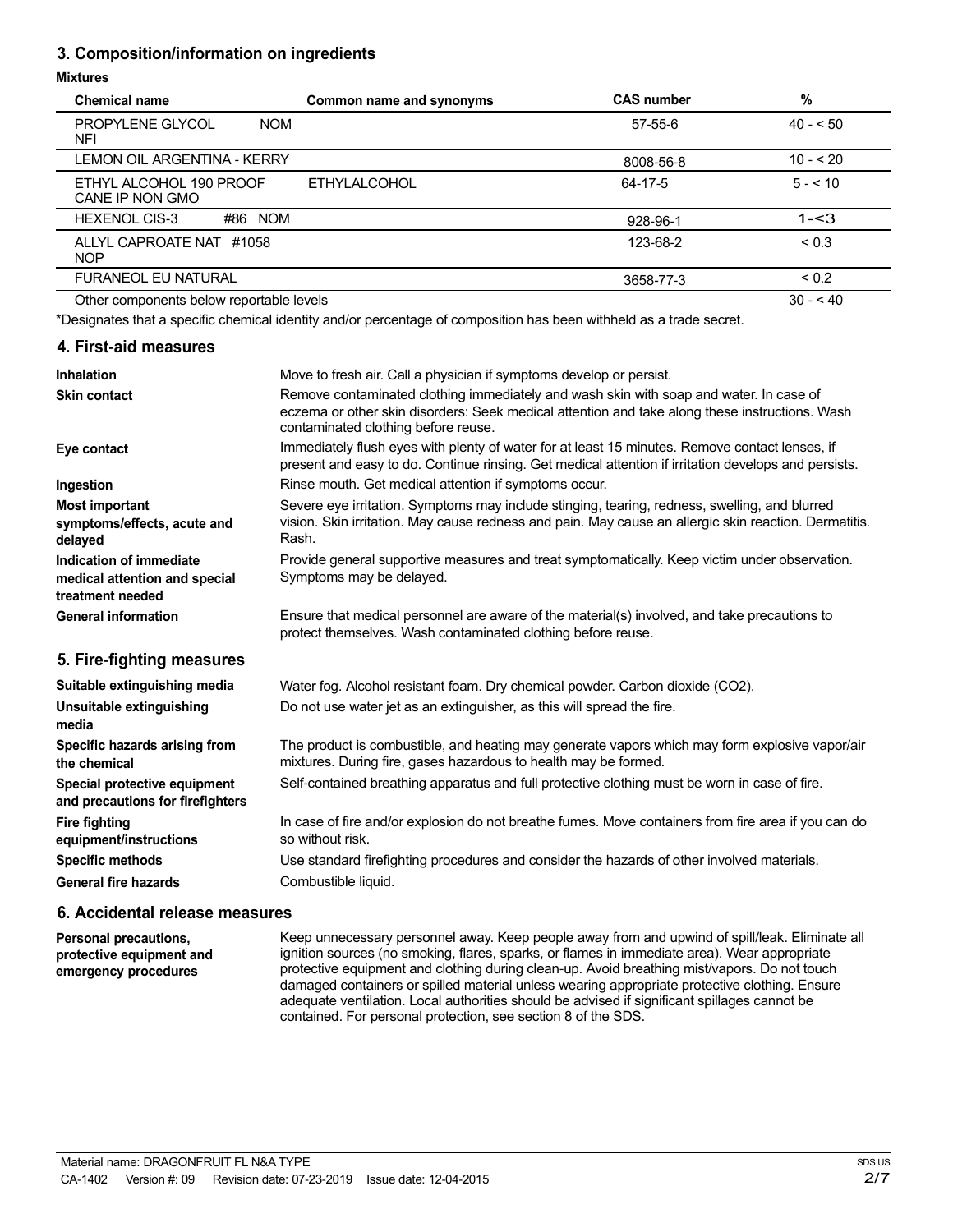| Methods and materials for<br>containment and cleaning up        | Use water spray to reduce vapors or divert vapor cloud drift. Eliminate all ignition sources (no<br>smoking, flares, sparks, or flames in immediate area). Keep combustibles (wood, paper, oil, etc.)<br>away from spilled material. Prevent product from entering drains.                                                                                         |
|-----------------------------------------------------------------|--------------------------------------------------------------------------------------------------------------------------------------------------------------------------------------------------------------------------------------------------------------------------------------------------------------------------------------------------------------------|
|                                                                 | Large Spills: Stop the flow of material, if this is without risk. Dike the spilled material, where this is<br>possible. Use a non-combustible material like vermiculite, sand or earth to soak up the product<br>and place into a container for later disposal. Following product recovery, flush area with water.                                                 |
|                                                                 | Small Spills: Absorb with earth, sand or other non-combustible material and transfer to containers<br>for later disposal. Wipe up with absorbent material (e.g. cloth, fleece). Clean surface thoroughly to<br>remove residual contamination.                                                                                                                      |
|                                                                 | Never return spills to original containers for re-use. For waste disposal, see section 13 of the SDS.                                                                                                                                                                                                                                                              |
| <b>Environmental precautions</b>                                | Avoid release to the environment. Inform appropriate managerial or supervisory personnel of all<br>environmental releases. Prevent further leakage or spillage if safe to do so. Avoid discharge into<br>drains, water courses or onto the ground.                                                                                                                 |
| 7. Handling and storage                                         |                                                                                                                                                                                                                                                                                                                                                                    |
| Precautions for safe handling                                   | Keep away from open flames, hot surfaces and sources of ignition. When using do not smoke.<br>Avoid breathing mist/vapors. Avoid contact with eyes, skin, and clothing. Avoid prolonged<br>exposure. Provide adequate ventilation. Wear appropriate personal protective equipment. Avoid<br>release to the environment. Observe good industrial hygiene practices. |
| Conditions for safe storage,<br>including any incompatibilities | Keep away from heat, sparks and open flame. Store in a cool, dry place out of direct sunlight.<br>Store in tightly closed container. Store in a well-ventilated place. Keep in an area equipped with<br>sprinklers. Store away from incompatible materials (see Section 10 of the SDS).                                                                            |

## **8. Exposure controls/personal protection**

#### **Occupational exposure limits**

The following constituents are the only constituents of the product which have a PEL, TLV or other recommended exposure limit. At this time, the other constituents have no known exposure limits.

#### **US. OSHA Table Z-1 Limits for Air Contaminants (29 CFR 1910.1000)**

| <b>Components</b>                                           | <b>Type</b>                                                                                                                                                                                                                                                                                                                                                                                                      | Value      |          |  |
|-------------------------------------------------------------|------------------------------------------------------------------------------------------------------------------------------------------------------------------------------------------------------------------------------------------------------------------------------------------------------------------------------------------------------------------------------------------------------------------|------------|----------|--|
| ETHYL ALCOHOL 190<br>PROOF CANE IP NON<br>GMO (CAS 64-17-5) | <b>PEL</b>                                                                                                                                                                                                                                                                                                                                                                                                       | 1900 mg/m3 |          |  |
|                                                             |                                                                                                                                                                                                                                                                                                                                                                                                                  | 1000 ppm   |          |  |
| <b>US. ACGIH Threshold Limit Values</b>                     |                                                                                                                                                                                                                                                                                                                                                                                                                  |            |          |  |
| <b>Components</b>                                           | Type                                                                                                                                                                                                                                                                                                                                                                                                             | Value      |          |  |
| ETHYL ALCOHOL 190<br>PROOF CANE IP NON<br>GMO (CAS 64-17-5) | <b>STEL</b>                                                                                                                                                                                                                                                                                                                                                                                                      | 1000 ppm   |          |  |
| U.S. NIOSH: Pocket Guide to Chemical Hazards                |                                                                                                                                                                                                                                                                                                                                                                                                                  |            |          |  |
| <b>Components</b>                                           | Type                                                                                                                                                                                                                                                                                                                                                                                                             | Value      |          |  |
| ETHYL ALCOHOL 190<br>PROOF CANE IP NON<br>GMO (CAS 64-17-5) | <b>TWA</b>                                                                                                                                                                                                                                                                                                                                                                                                       | 1900 mg/m3 |          |  |
|                                                             |                                                                                                                                                                                                                                                                                                                                                                                                                  | 1000 ppm   |          |  |
|                                                             | US. Workplace Environmental Exposure Level (WEEL) Guides                                                                                                                                                                                                                                                                                                                                                         |            |          |  |
| <b>Components</b>                                           | <b>Type</b>                                                                                                                                                                                                                                                                                                                                                                                                      | Value      | Form     |  |
| PROPYLENE GLYCOL<br>NOM NFI (CAS 57-55-6)                   | <b>TWA</b>                                                                                                                                                                                                                                                                                                                                                                                                       | 10 $mg/m3$ | Aerosol. |  |
| <b>Biological limit values</b>                              | No biological exposure limits noted for the ingredient(s).                                                                                                                                                                                                                                                                                                                                                       |            |          |  |
| Appropriate engineering<br>controls                         | Good general ventilation should be used. Ventilation rates should be matched to conditions. If<br>applicable, use process enclosures, local exhaust ventilation, or other engineering controls to<br>maintain airborne levels below recommended exposure limits. If exposure limits have not been<br>established, maintain airborne levels to an acceptable level. Provide eyewash station and safety<br>shower. |            |          |  |
|                                                             | Individual protection measures, such as personal protective equipment                                                                                                                                                                                                                                                                                                                                            |            |          |  |
| Eve/face protection                                         | Face shield is recommended. Wear safety glasses with side shields (or goggles).                                                                                                                                                                                                                                                                                                                                  |            |          |  |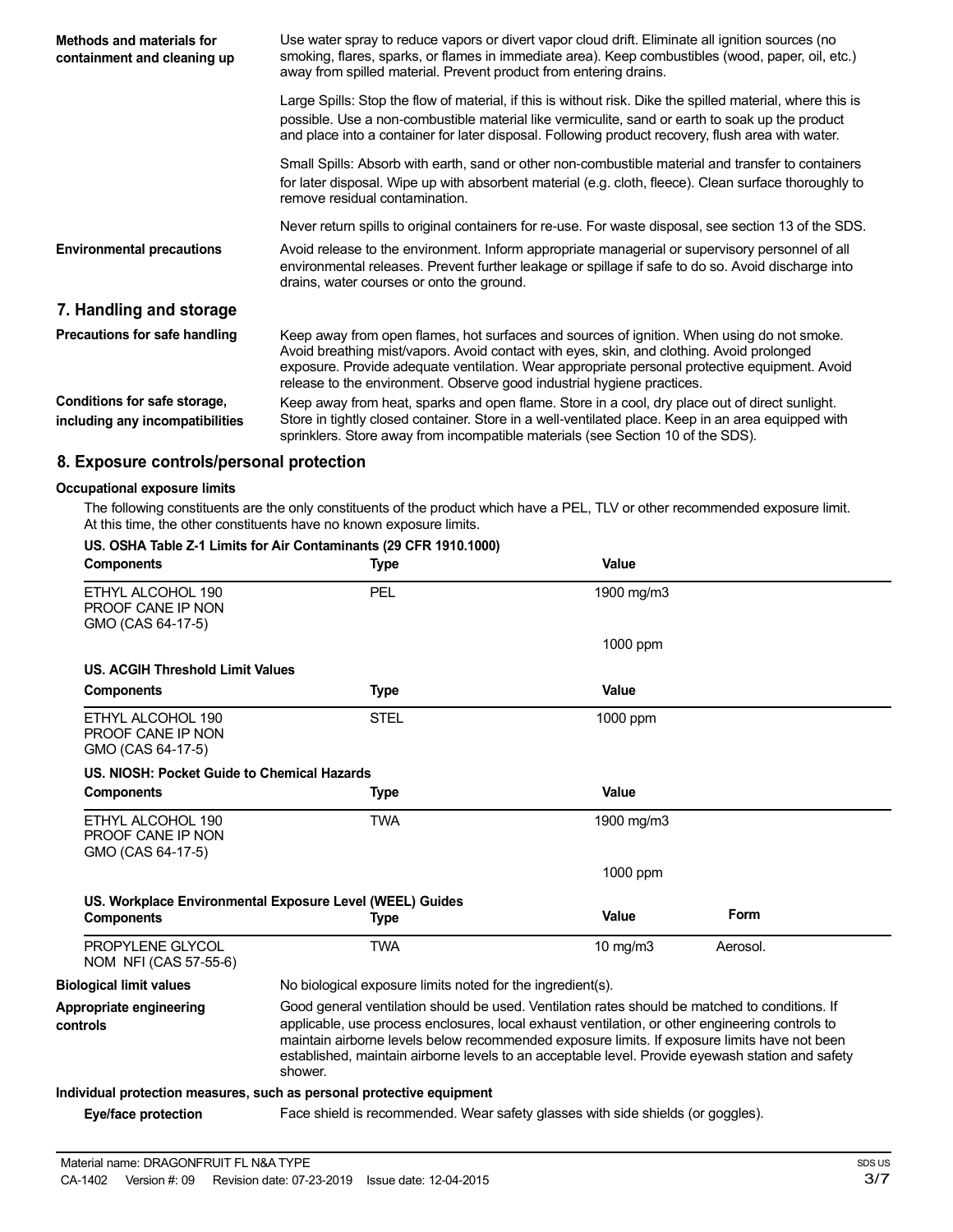| <b>Skin protection</b><br><b>Hand protection</b> | Wear appropriate chemical resistant gloves.                                                                                                                                                                                                                                                                                    |
|--------------------------------------------------|--------------------------------------------------------------------------------------------------------------------------------------------------------------------------------------------------------------------------------------------------------------------------------------------------------------------------------|
| <b>Other</b>                                     | Wear appropriate chemical resistant clothing. Use of an impervious apron is recommended.                                                                                                                                                                                                                                       |
| <b>Respiratory protection</b>                    | If engineering controls do not maintain airborne concentrations below recommended exposure<br>limits (where applicable) or to an acceptable level (in countries where exposure limits have not<br>been established), an approved respirator must be worn.                                                                      |
| <b>Thermal hazards</b>                           | Wear appropriate thermal protective clothing, when necessary.                                                                                                                                                                                                                                                                  |
| General hygiene<br>considerations                | When using do not smoke. Always observe good personal hygiene measures, such as washing<br>after handling the material and before eating, drinking, and/or smoking. Routinely wash work<br>clothing and protective equipment to remove contaminants. Contaminated work clothing should not<br>be allowed out of the workplace. |

## **9. Physical and chemical properties**

**Appearance**

| <b>Physical state</b>                             | Liquid.                          |
|---------------------------------------------------|----------------------------------|
| Form                                              | Liquid.                          |
| Color                                             | Not available.                   |
| Odor                                              | Not available.                   |
| Odor threshold                                    | Not available.                   |
| рH                                                | Not available.                   |
| Melting point/freezing point                      | -173.38 °F (-114.1 °C) estimated |
| Initial boiling point and boiling<br>range        | 173.3 °F (78.5 °C) estimated     |
| <b>Flash point</b>                                | 154.0 °F (67.8 °C) Closed Cup    |
| <b>Evaporation rate</b>                           | Not available.                   |
| Flammability (solid, gas)                         | Not applicable.                  |
| Upper/lower flammability or explosive limits      |                                  |
| <b>Flammability limit - lower</b><br>(%)          | Not available.                   |
| Flammability limit - upper<br>$(\% )$             | Not available.                   |
| Explosive limit - lower (%)                       | Not available.                   |
| Explosive limit - upper (%)                       | Not available.                   |
| Vapor pressure                                    | 4.67 hPa estimated               |
| <b>Vapor density</b>                              | Not available.                   |
| <b>Relative density</b>                           | Not available.                   |
| Solubility(ies)                                   |                                  |
| Solubility (water)                                | Not available.                   |
| <b>Partition coefficient</b><br>(n-octanol/water) | Not available.                   |
| <b>Auto-ignition temperature</b>                  | 685 °F (362.78 °C) estimated     |
| <b>Decomposition temperature</b>                  | Not available.                   |
| <b>Viscositv</b>                                  | Not available.                   |
| <b>Other information</b>                          |                                  |
| <b>Explosive properties</b>                       | Not explosive.                   |
| <b>Flammability class</b>                         | Combustible IIIA estimated       |
| <b>Oxidizing properties</b>                       | Not oxidizing.                   |
| <b>Refractive index</b>                           | 1.3875 - 1.417                   |
| <b>Specific gravity</b>                           | $1.01 - 1.04$                    |
| 10. Stability and reactivity                      |                                  |

# **Reactivity**

**Chemical stability**

The product is stable and non-reactive under normal conditions of use, storage and transport. Material is stable under normal conditions.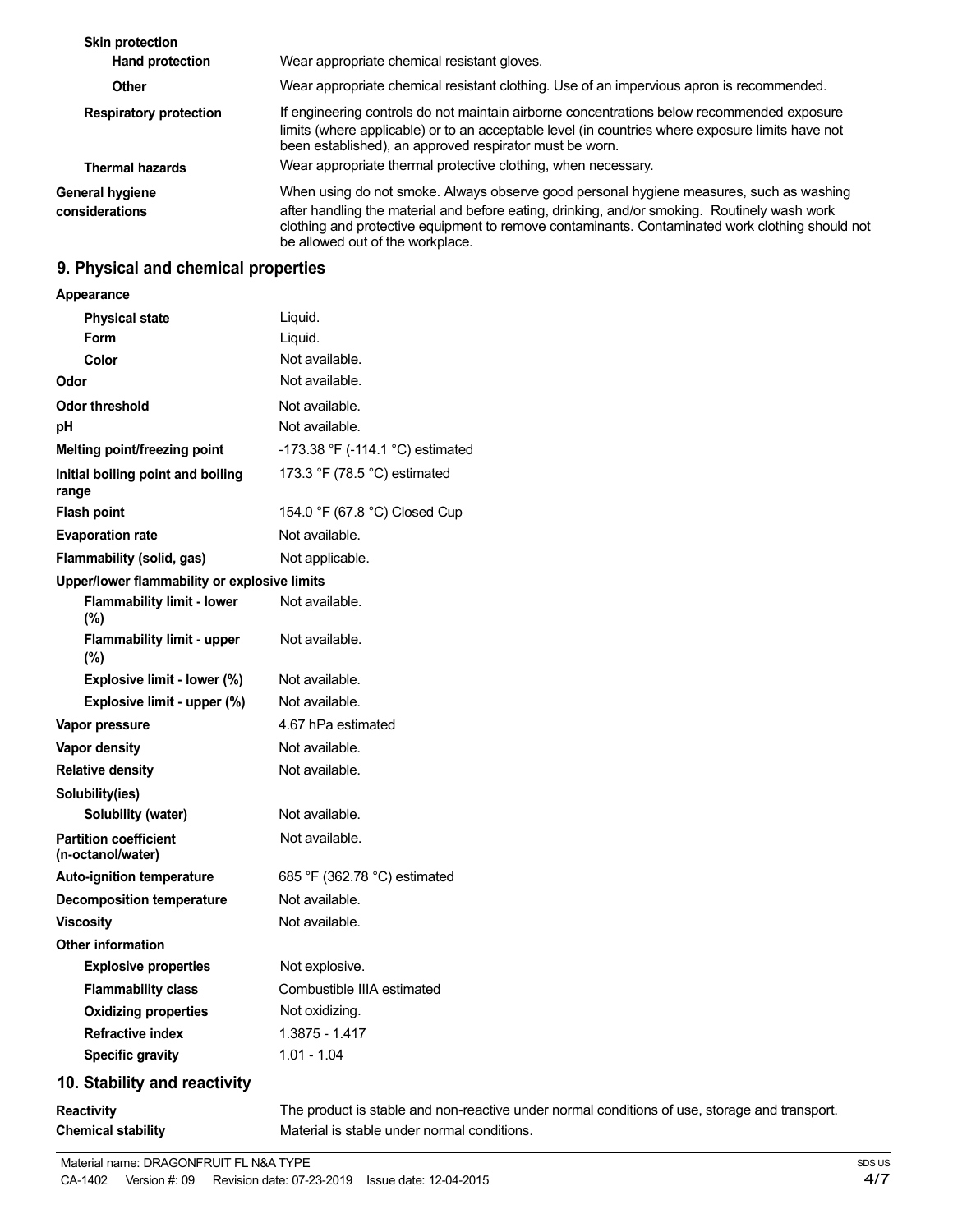| Possibility of hazardous<br>reactions                                                                            | No dangerous reaction known under conditions of normal use.                                                                                                                                                     |  |
|------------------------------------------------------------------------------------------------------------------|-----------------------------------------------------------------------------------------------------------------------------------------------------------------------------------------------------------------|--|
| <b>Conditions to avoid</b>                                                                                       | Keep away from heat, hot surfaces, sparks, open flames and other ignition sources. Avoid<br>temperatures exceeding the flash point. Contact with incompatible materials.                                        |  |
| Incompatible materials                                                                                           | Strong oxidizing agents.                                                                                                                                                                                        |  |
| <b>Hazardous decomposition</b><br>products                                                                       | No hazardous decomposition products are known.                                                                                                                                                                  |  |
| 11. Toxicological information                                                                                    |                                                                                                                                                                                                                 |  |
| Information on likely routes of exposure                                                                         |                                                                                                                                                                                                                 |  |
| <b>Inhalation</b>                                                                                                | Prolonged inhalation may be harmful.                                                                                                                                                                            |  |
| <b>Skin contact</b>                                                                                              | Causes skin irritation. May cause an allergic skin reaction.                                                                                                                                                    |  |
| Eye contact                                                                                                      | Causes serious eye irritation.                                                                                                                                                                                  |  |
| Ingestion                                                                                                        | Expected to be a low ingestion hazard.                                                                                                                                                                          |  |
| Symptoms related to the<br>physical, chemical and<br>toxicological characteristics                               | Severe eye irritation. Symptoms may include stinging, tearing, redness, swelling, and blurred<br>vision. Skin irritation. May cause redness and pain. May cause an allergic skin reaction.<br>Dermatitis, Rash. |  |
| Information on toxicological effects                                                                             |                                                                                                                                                                                                                 |  |
| <b>Acute toxicity</b>                                                                                            | Not available.                                                                                                                                                                                                  |  |
| <b>Skin corrosion/irritation</b>                                                                                 | Causes skin irritation.                                                                                                                                                                                         |  |
| Serious eye damage/eye<br>irritation                                                                             | Causes serious eye irritation.                                                                                                                                                                                  |  |
| Respiratory or skin sensitization                                                                                |                                                                                                                                                                                                                 |  |
| <b>Respiratory sensitization</b>                                                                                 | Not a respiratory sensitizer.                                                                                                                                                                                   |  |
| <b>Skin sensitization</b>                                                                                        | May cause an allergic skin reaction.                                                                                                                                                                            |  |
| Germ cell mutagenicity                                                                                           | No data available to indicate product or any components present at greater than 0.1% are<br>mutagenic or genotoxic.                                                                                             |  |
| Carcinogenicity                                                                                                  | Not classifiable as to carcinogenicity to humans.                                                                                                                                                               |  |
| IARC Monographs. Overall Evaluation of Carcinogenicity<br>Not listed.<br>Not regulated.<br>Not listed.           | OSHA Specifically Regulated Substances (29 CFR 1910.1001-1052)<br>US. National Toxicology Program (NTP) Report on Carcinogens                                                                                   |  |
| <b>Reproductive toxicity</b>                                                                                     | Possible reproductive hazard.                                                                                                                                                                                   |  |
| Specific target organ toxicity -<br>single exposure                                                              | Not classified.                                                                                                                                                                                                 |  |
| Specific target organ toxicity -<br>repeated exposure                                                            | Not classified.                                                                                                                                                                                                 |  |
| <b>Aspiration hazard</b>                                                                                         | Not an aspiration hazard.                                                                                                                                                                                       |  |
| <b>Chronic effects</b>                                                                                           | Prolonged inhalation may be harmful.                                                                                                                                                                            |  |
| 12. Ecological information                                                                                       |                                                                                                                                                                                                                 |  |
| <b>Ecotoxicity</b>                                                                                               | Harmful to aquatic life with long lasting effects.                                                                                                                                                              |  |
| Persistence and degradability                                                                                    | No data is available on the degradability of any ingredients in the mixture.                                                                                                                                    |  |
| <b>Bioaccumulative potential</b>                                                                                 |                                                                                                                                                                                                                 |  |
| Partition coefficient n-octanol / water (log Kow)<br>ETHYL ALCOHOL 190 PROOF CANE IP NON GMO<br>PROPYLENE GLYCOL | $-0.31$<br>$-0.92$<br>NOM NFI                                                                                                                                                                                   |  |
| <b>Mobility in soil</b>                                                                                          | No data available.                                                                                                                                                                                              |  |
| Other adverse effects                                                                                            | No other adverse environmental effects (e.g. ozone depletion, photochemical ozone creation<br>potential, endocrine disruption, global warming potential) are expected from this component.                      |  |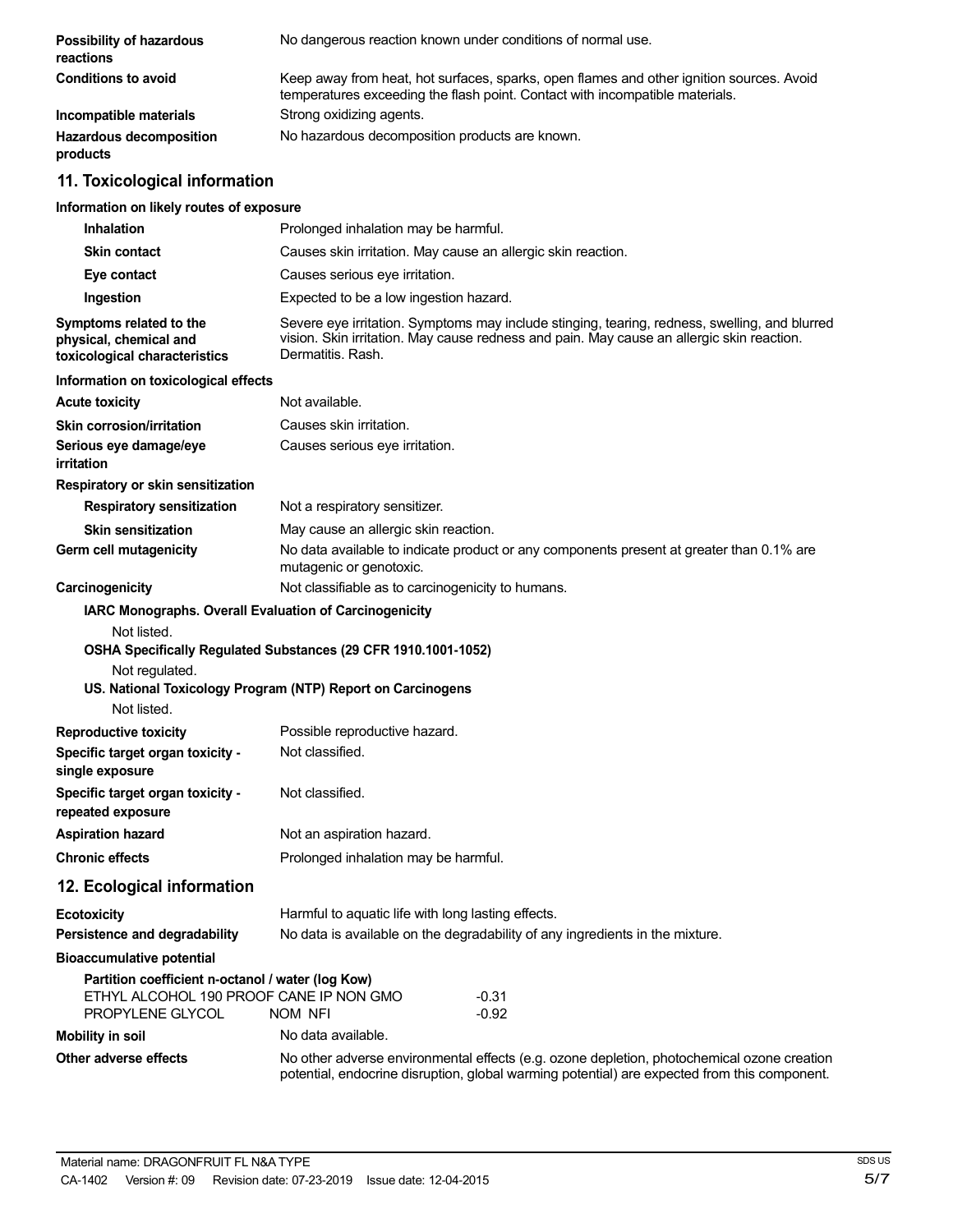## **13. Disposal considerations**

| <b>Disposal instructions</b>             | Collect and reclaim or dispose in sealed containers at licensed waste disposal site. Do not allow<br>this material to drain into sewers/water supplies. Do not contaminate ponds, waterways or ditches<br>with chemical or used container. Dispose of contents/container in accordance with<br>local/regional/national/international regulations. |
|------------------------------------------|---------------------------------------------------------------------------------------------------------------------------------------------------------------------------------------------------------------------------------------------------------------------------------------------------------------------------------------------------|
| Local disposal regulations               | Dispose in accordance with all applicable regulations.                                                                                                                                                                                                                                                                                            |
| Hazardous waste code                     | The waste code should be assigned in discussion between the user, the producer and the waste<br>disposal company.                                                                                                                                                                                                                                 |
| Waste from residues / unused<br>products | Dispose of in accordance with local regulations. Empty containers or liners may retain some<br>product residues. This material and its container must be disposed of in a safe manner (see:<br>Disposal instructions).                                                                                                                            |
| Contaminated packaging                   | Since emptied containers may retain product residue, follow label warnings even after container is<br>emptied. Empty containers should be taken to an approved waste handling site for recycling or<br>disposal.                                                                                                                                  |

## **14. Transport information**

#### **DOT**

Not regulated as dangerous goods.

#### **IATA**

Not regulated as dangerous goods.

#### **IMDG**

Not regulated as dangerous goods.

**Transport in bulk according to Annex II of MARPOL 73/78 and the IBC Code** Not established.

### **15. Regulatory information**

**US federal regulations**

This product is a "Hazardous Chemical" as defined by the OSHA Hazard Communication Standard, 29 CFR 1910.1200.

**Toxic Substances Control Act (TSCA)**

**TSCA Section 12(b) Export Notification (40 CFR 707, Subpt. D)**

Not regulated.

#### **CERCLA Hazardous Substance List (40 CFR 302.4)**

Not listed.

**SARA 304 Emergency release notification**

# Not regulated.

**OSHA Specifically Regulated Substances (29 CFR 1910.1001-1052)**

Not regulated.

#### **Superfund Amendments and Reauthorization Act of 1986 (SARA)**

#### **SARA 302 Extremely hazardous substance**

Not listed.

**SARA 311/312 Hazardous** No (Exempt) **chemical**

**SARA 313 (TRI reporting)** Not regulated.

#### **Other federal regulations**

**Clean Air Act (CAA) Section 112 Hazardous Air Pollutants (HAPs) List**

Not regulated.

**Clean Air Act (CAA) Section 112(r) Accidental Release Prevention (40 CFR 68.130)**

Not regulated.

**Safe Drinking Water Act** Not regulated.

## **(SDWA)**

## **FEMA Priority Substances Respiratory Health and Safety in the Flavor Manufacturing Workplace**

ETHYL ALCOHOL 190 PROOF CANE IP NON GMO Low priority (CAS 64-17-5)